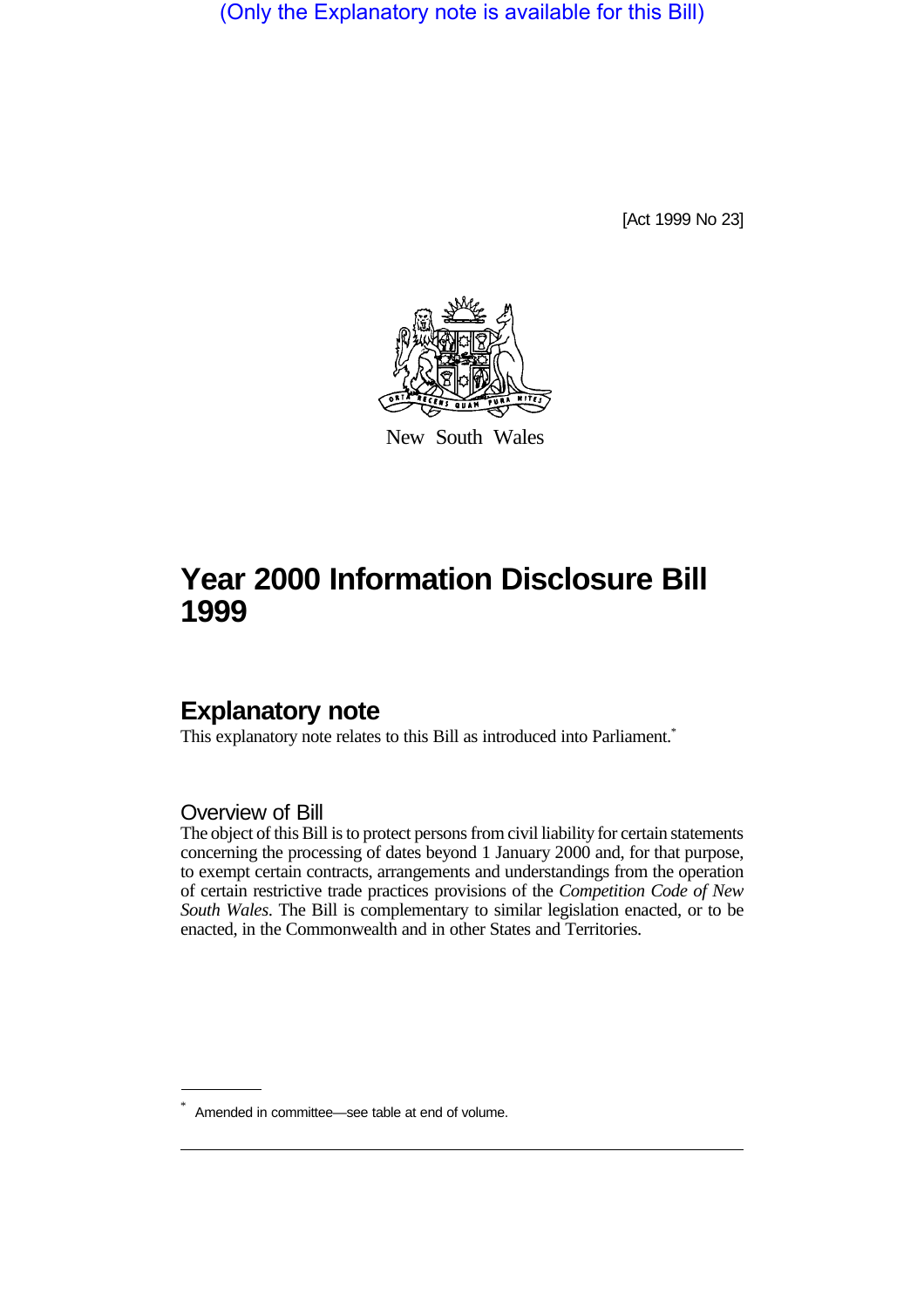Year 2000 Information Disclosure Bill 1999 [Act 1999 No 23]

Explanatory note

### Outline of provisions

#### **Part 1 Preliminary**

**Clause 1** sets out the name (also called the short title) of the proposed Act.

**Clause 2** provides that the proposed Act is taken to have commenced on 27 February 1999. That date was the date of commencement of the *Year 2000 Information Disclosure Act 1999* of the Commonwealth.

**Clause 3** defines certain words and expressions used in the proposed Act.

**Clause 4** provides that the proposed Act is to bind the Crown.

#### **Part 2 Year 2000 disclosure statements**

**Clause 5** recognises two kinds of Year 2000 disclosure statement, namely, an original Year 2000 disclosure statement and a republished Year 2000 disclosure statement.

**Clause 6** defines an original Year 2000 disclosure statement to be a statement, made after the commencement of the proposed section and before 1 July 2001:

- (a) that relates to Year 2000 processing, and
- (b) that states that it is such a statement, and
- (c) that gives notice of the fact that such a statement attracts the protection of the proposed Act and of the corresponding laws of other jurisdictions.

A particular form of words (identical to the form prescribed by the corresponding Commonwealth Act) is declared to satisfy the requirements of the proposed section as to the form in which such a statement must be made.

**Clause 7** defines a republished Year 2000 disclosure statement to be a statement made after the commencement of the proposed section before 1 July 2001, being a statement that consists of the republication, retransmission, reproduction, recital or reading aloud of an original Year 2000 disclosure statement.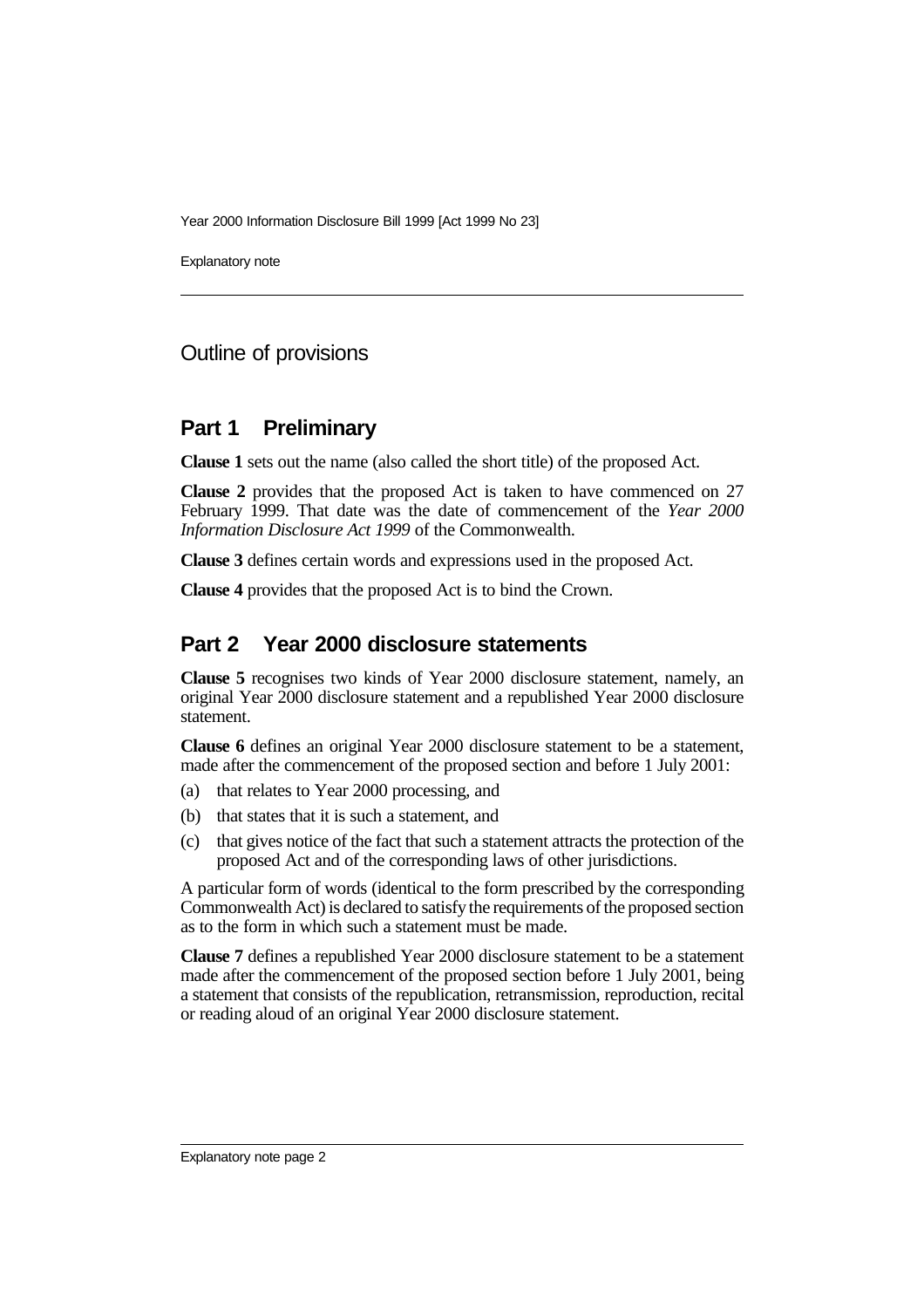Year 2000 Information Disclosure Bill 1999 [Act 1999 No 23]

Explanatory note

## **Part 3 Protection from civil liability**

**Clause 8** is the first of two core provisions in the proposed Act. It states that no civil action lies against a person for or in relation to any matter or thing arising out of, or incidental to, the making of a Year 2000 disclosure statement and that such a statement is not admissible as evidence against a person in a civil action to which the person is a party.

**Clause 9** sets out certain circumstances in which the rules in proposed section 8 do not apply. Briefly, those circumstances are as follows:

- (d) where the statement is deliberately false or misleading,
- (e) where the statement is made under a contractual obligation and the civil action relates to the contract,
- (f) where the statement is made to a consumer in circumstances giving rise to a consumer claim under Commonwealth or State consumer protection legislation,
- (g) where the civil action consists of proceedings for injunctive or declaratory relief, proceedings for the enforcement of statutory duties or proceedings for infringement of copyright, trade marks, designs or patents.

The clause also sets out certain circumstances in which the rules in proposed section 8 do not apply.

**Clause 10** provides that the defence afforded by proposed clause 8 applies only if the defendant gives notice to the plaintiff of the grounds of that defence before pleading it.

**Clause 11** deals with the circumstances in which a corporation and its directors, employees and agents, may be taken to have knowledge that a particular statement was false or misleading.

## **Part 4 Presumption against amendment of contracts**

**Clause 12** provides that the making of a Year 2000 disclosure statement is taken not to amend, alter or vary a contract unless the contract so provides or the parties to the contract so agree and that such action cannot affect the operation of a condition or warranty that is taken to form part of a contract by virtue of the provisions of another Act.